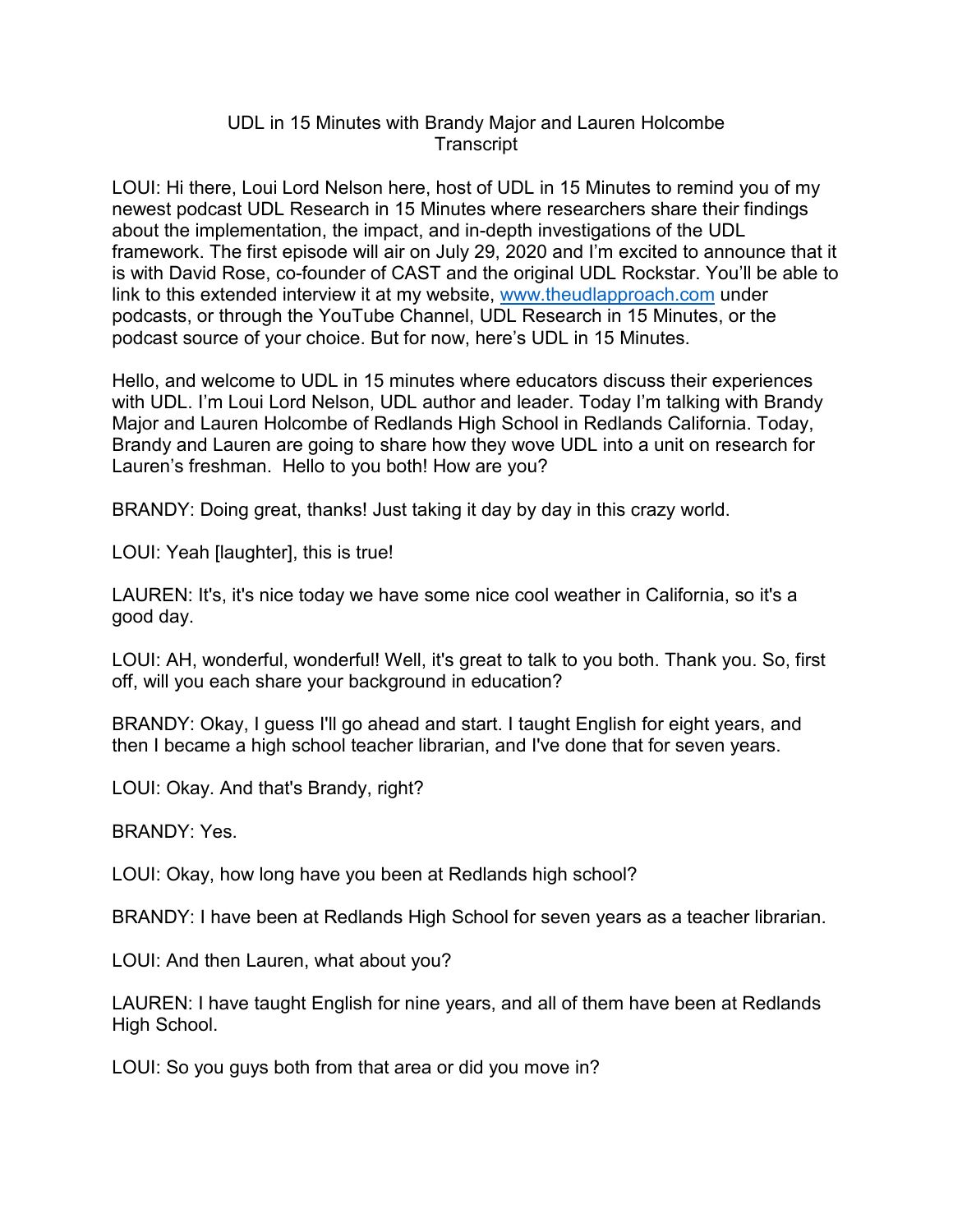LAUREN: I actually grew up in Redlands. I went to the rival high school, Redlands East Valley, and then I ended up getting hired at RHS and I had to, I had to earn that for a while because I went to the rival High School.

LOUI: [laughter] Awesome. What about you, Brandy?

BRANDY: I am actually an outsider, but my first teaching job was at Redlands East Valley where Lauren was actually a student. I was never her teacher, but we were there at the same time.

LOUI: Nice, nice. So, what's a good description of Redlands High School? What's the student body like? Size? That kind of stuff?

BRANDY: Well, Redlands High School has a really long and distinctive history. It's filled with a lot of pride and tradition. It was founded in 1891 and is the oldest public high school in the state of California still functioning on its original site.

LOUI: Oh my gosh!

BRANDY: Right? It's amazing. But we're also a school of innovative thinkers and learners. We earned the California Distinguished School Award last year for Excellence in Teaching, Learning and Collaboration. We have a diverse student body with about 2,400 students grades 9 through 12.

LOUI: Wow! Oh my gosh! So, then are you guys in the same district as other high schools? Like the Redlands East Valley is that in the same district? Are you the sole High School for your district?

LAUREN: We are in the same district. We have three high schools, well technically four high schools. We have three high schools and then the continuation school in Redlands.

LOUI: Okay, so it's a lot of students across the district.

LAUREN: A lot of students, yes.

LOUI: Yeah, so that's a big deal to be recognized then as that school of excellence within that huge district. That's awesome. Okay, so I understand that you both worked together design a unit to help Lauren's freshmen learn how to research, and that you used the UDL framework to help you design it and I'd love it if you guys would talk about that.

LAUREN: Yeah, so teaching the research process is one of the most difficult tasks I think as an English teacher. It just consists of so many things. It consists of finding good research, finding good facts, incorporating MLA format, and then also teaching them how to organize all of that and put it into writing. And so, Brandy and I were at a Google cohort training where we learned about hyper docs and I looked at her and I said "We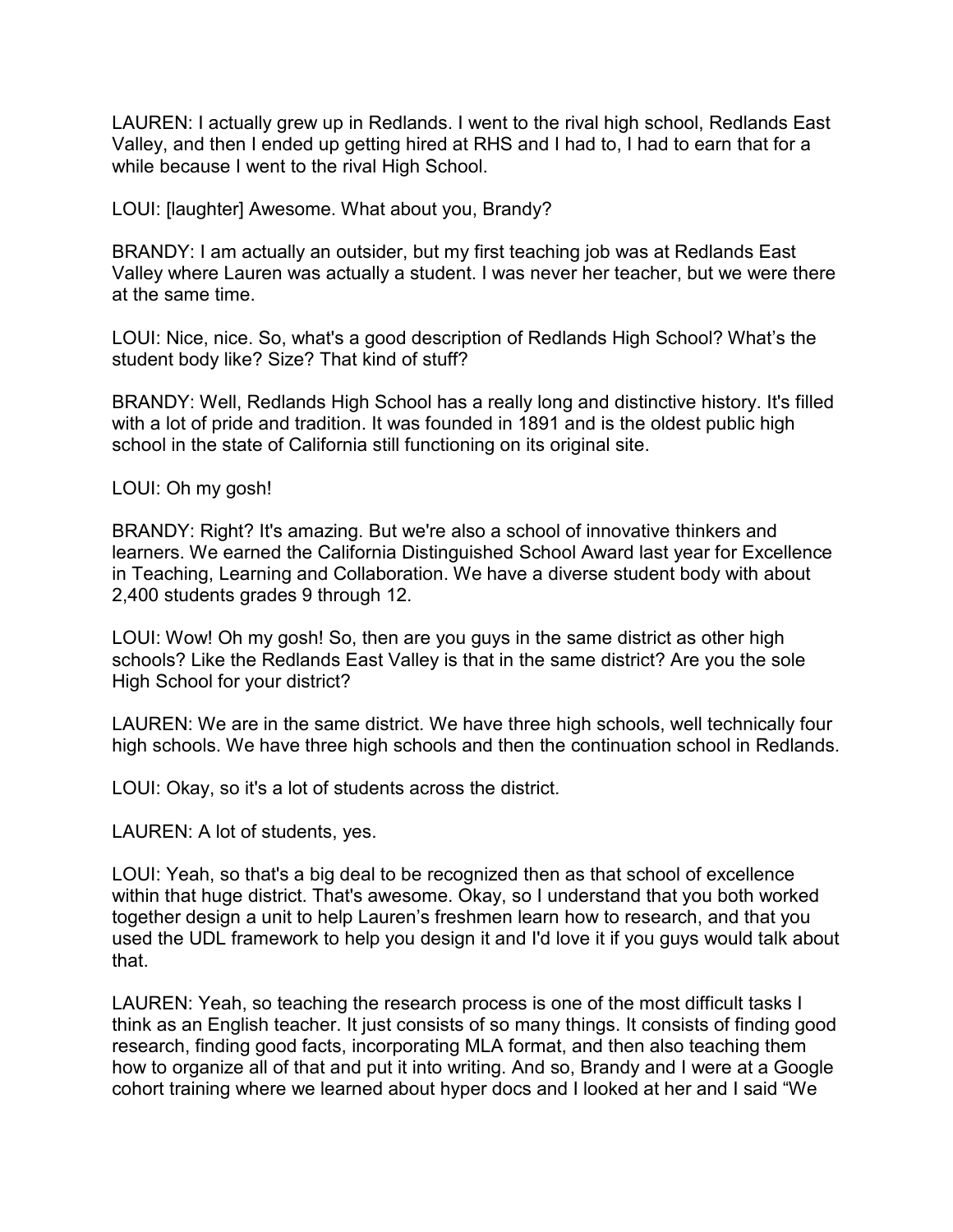need to do this for the research paper." And then Brandy is probably the best librarian out there. She just like took it and ran with it and she did so much on this hyper doc to help my students. It's amazing.

LOUI: Nice. So then, either one of you, but as you guys were talking about the Google cohort training in this hyper doc idea, when did UDL come into your conversation? Was it an immediate, "Oh wow, this really aligns and we can use the framework with what we're doing!" How did that come about?

BRANDY: I think that hyper doc just naturally lent itself to UDL which worked very well with Lauren's students because they're very diverse. Did you want to speak about your students a little bit Lauren?

LAUREN: Yes, so I have about 35 students in a class. And it's a huge mix of students. I have English language learners; I usually have at least four to five. I have several students on IEP s and 504s who have different learning needs, and then I also have students who maybe should have taken honors but chose to take regular English who need that challenge a little bit, and so I was looking for a way when there's two of us, two adults and 35 students who are all going to move at a different pace to make that work a little bit better while we're in the library doing our research and so each of those students could kind of work at their own pace but still be successful.

LOUI: Nice. So talk about how you guys set that hyper doc up to do exactly what you just said, to help them know what direction they needed to go but give them that flexibility to pace as they needed to.

BRANDY: From the very beginning since the hyper doc is set up like a game board, they can move from square to square. And from that very first square, we went ahead and put in the topics, and what I did was I looked for resources that would help them with those topics. So, the first thing that I found was we have something called Discovery Education, and it has really short videos and clips. And so, Lauren's selected different topics on civil rights for the students to research, and I went ahead and included those little video links which they could click on, and they could watch them. They're super short, they can rewind them if they needed to they have closed captioning. So immediately, they're in, they're invested, if they need to rewind, they can go back on their own. If they're ready to jump ahead they can move on to the next one again giving them that flexibility.

LAUREN: And it was nice with those videos they could then choose a topic that they would be interested in instead of me just assigning them a topic. And then we also threw in a fifth option if they had received a B or higher on their last essay they were allowed to pick a topic of their own, as long as they got it approved by me, and it fit into the civil rights era that we were focusing on.

LOUI: Did you find that you had a higher level of student engagement with the process? Do you feel like you got better products? What were the outcomes of this?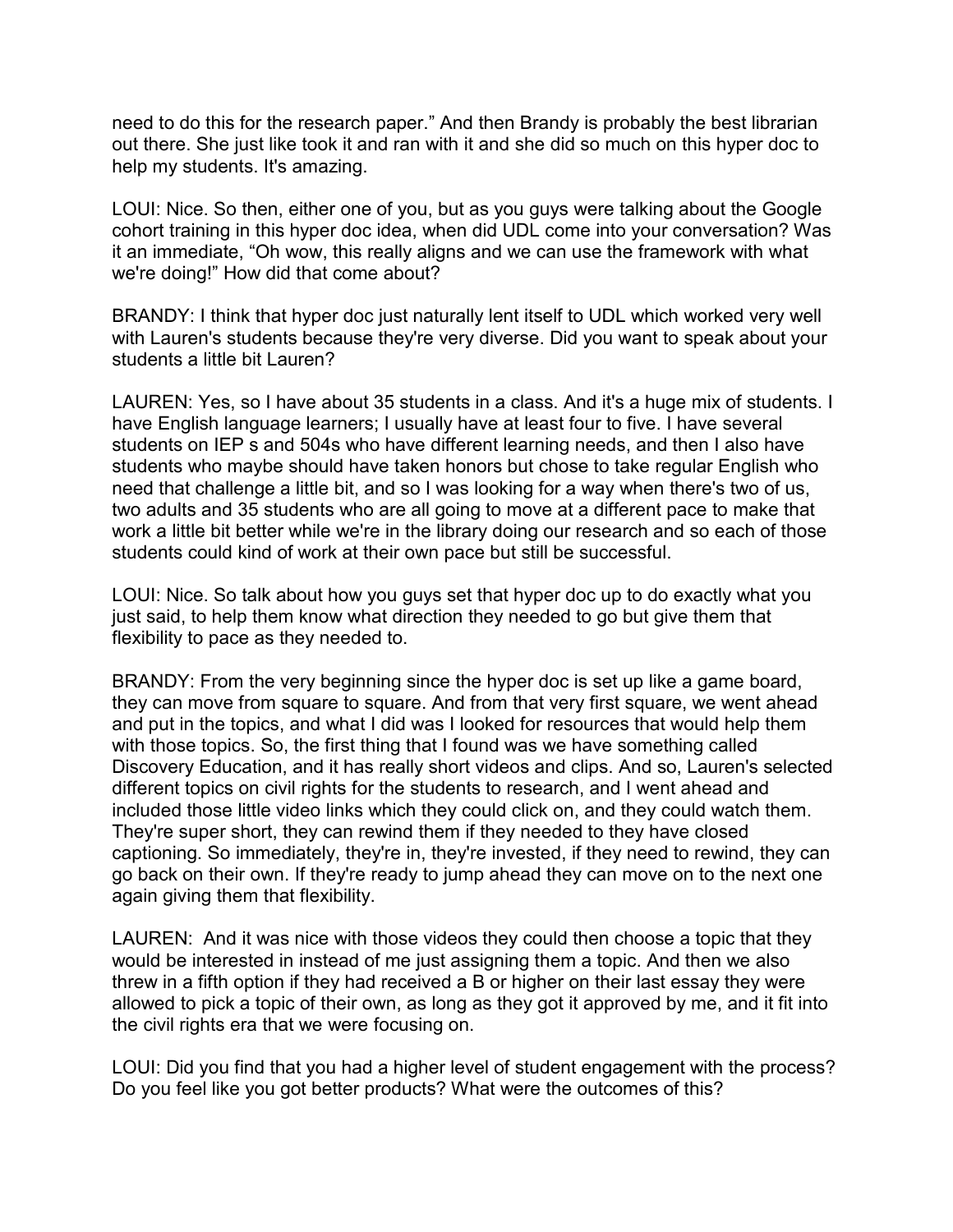LAUREN: The outcome was definitely better than I'm used to. We did the hyper doc, this is the second year we've done it. And just the change from the years before the hyper doc to the first year to the hyper doc, to what we made a few changes to the second year of the hyper doc has progressively gotten so much better, not just for us but for the students because they have so many resources they could work on at home. If they were lost if they were absent, they had all the tools they needed to catch up. If they had to wait on us to help them.

LOUI: Nice. Now, I love the fact that it's using this idea of the hyper doc, and that there are pieces and parts to it but then we also know that that's just something, a structure within the learning environment. So, like you were just talking about, essentially 'sustaining effort and persistence,' that students knew that they could keep themselves working even if they had a question, they could loop back to it but they would still move forward. So, even though the materials are there and that hyper doc is a great tool and strategy, what other things do you feel like you've done in your learning environment that are supporting your students in something like 'sustaining effort and persistence,' and that 'self-regulation' piece where they are setting their own goals and moving toward things.

BRANDY: I think one of the resources that we chose for them, again, we started with the DiscoveryEd. And in addition to that, I used our California State K through 12 online content databases, and they're super accurate and reliable resources that provide a massive amount of digital information, including newspaper articles, scholarly journals, magazines, books, so it's giving students, all of this information, which oftentimes when they do research is very overwhelming because they can't tell the difference yet between what's quality and what's not. So, allowing them to see quality sources and understanding what they look like was very helpful to them. And in addition to that, when they actually clicked, like one of the resources was Britannica. When they get to Britannica, they can actually self-select their reading level, and break it up and no one else has to know. So again, we're talking about them being able to change that on their own. And again, it just gives them that sense of being able to accomplish something at their own pace and at their own level. Physically at the time that Lauren was with us in the library, our library was set up so that they were sitting so they couldn't move, but now we're changing that. We're setting things up differently where students will be able to move to be more comfortable. To be in an atmosphere where they feel they can be most productive and make those positive choices for doing that. In addition to that, we also have the ProQuest library database in which students when they're looking at the articles, and some of them are scholarly journals and they can often be difficult for students, they have an option to click "Listen", and they can listen the long as they are reading, and again for us to set up the library in a way where they can actually be comfortable listening to that. So maybe not a traditional desk and chair as we normally do. We're trying to switch that up for them and give them the space to make those choices where they can learn in the best environment possible.

LOUI: What I adore that I'm hearing is that you guys not only are using and thinking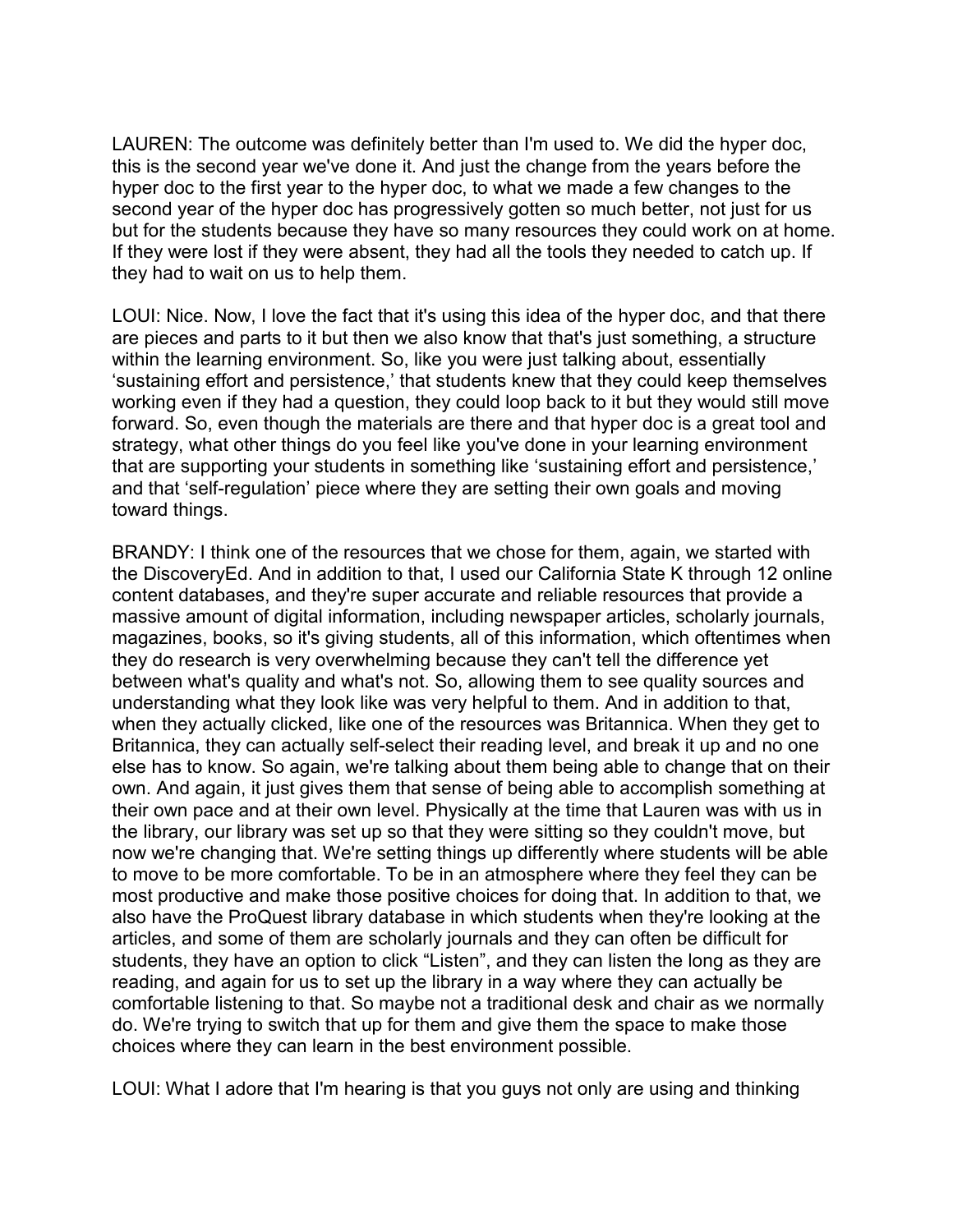about the UDL framework in your design for your learners, that it's also becoming a point of reflection for you, and you're opening up opportunities to the students because now you're starting to feel more comfortable. You guys are, it's like you're all growing together. So, from this outside perspective it's really beautiful to see and hear about. Do you sense that? Have you felt that yourselves? Have you reflected on that?

LAUREN: I definitely think it's been really encouraging. I, you know, when we sat in this Google cohort training just the ability to have a tool that was going to be able to make the research process easier for my students and for the two of us in the library trying to help 35 students at once, we were really excited about it. And it's nice to work together because we get extra excited about new things we find that we can add to this to make it easier. It's just really nice to see students more confident in the library.

LOUI: Yeah. I think the other part of this that just was flowing into my brain that goes back to what I was just saying is that we know that tools that lend themselves to the framework, that allow for the flexibility, allow for the choice, allow for access, and help build rigor, and help the students reach the goal, that those are fabulous things to have, but a tool in-and-of itself does not replace the environment that's created by the lead instructors. So you guys had to create this environment and I'm hearing you talk about how you've expanded it not only with, with the seating and being able to sit where they're most comfortable, but then it also sounds like you're doing a lot of active promotion of these choices to the students, because if they aren't used to the fact that they can listen to an article, that maybe they wouldn't choose it because they would think, "Oh, that's the easy way out." So, did you have additional conversations with students did you need to encourage them to use these pieces of choice?

## BRANDY:

Definitely. And one of the great things, too, about working with Lauren is she's not afraid to try new things. She's not afraid to go there. And that is definitely a model for her students saying "It's okay, we're going to try things we may fail, but we can try again." And it's such a great role model for them so when they see us, we might be a little nervous at the beginning trying something new and saying "Hey, we're gonna move around for this", but letting them see that that's okay. Letting them know that it's not the easy way out to listen to the article. It's adapting to you so you can be the best that you can possibly be. And all of us have these unique qualities, and all of us have different ways in which we can best share our voice, and to be able to promote that and model that is something that I really see in Lauren and her teaching, and that's what makes it so great to collaborate with her and her students, showing them that their voice is just as important. We are all teachers and students together in this.

LOUI: Oh, that's awesome. [overtalking]

LAUREN: You're so sweet, Brandy.

LOUI: [laughter] Well it's clear you guys have an incredibly wonderful, collaborative relationship, and I'm so appreciative that you were willing to take some time on a